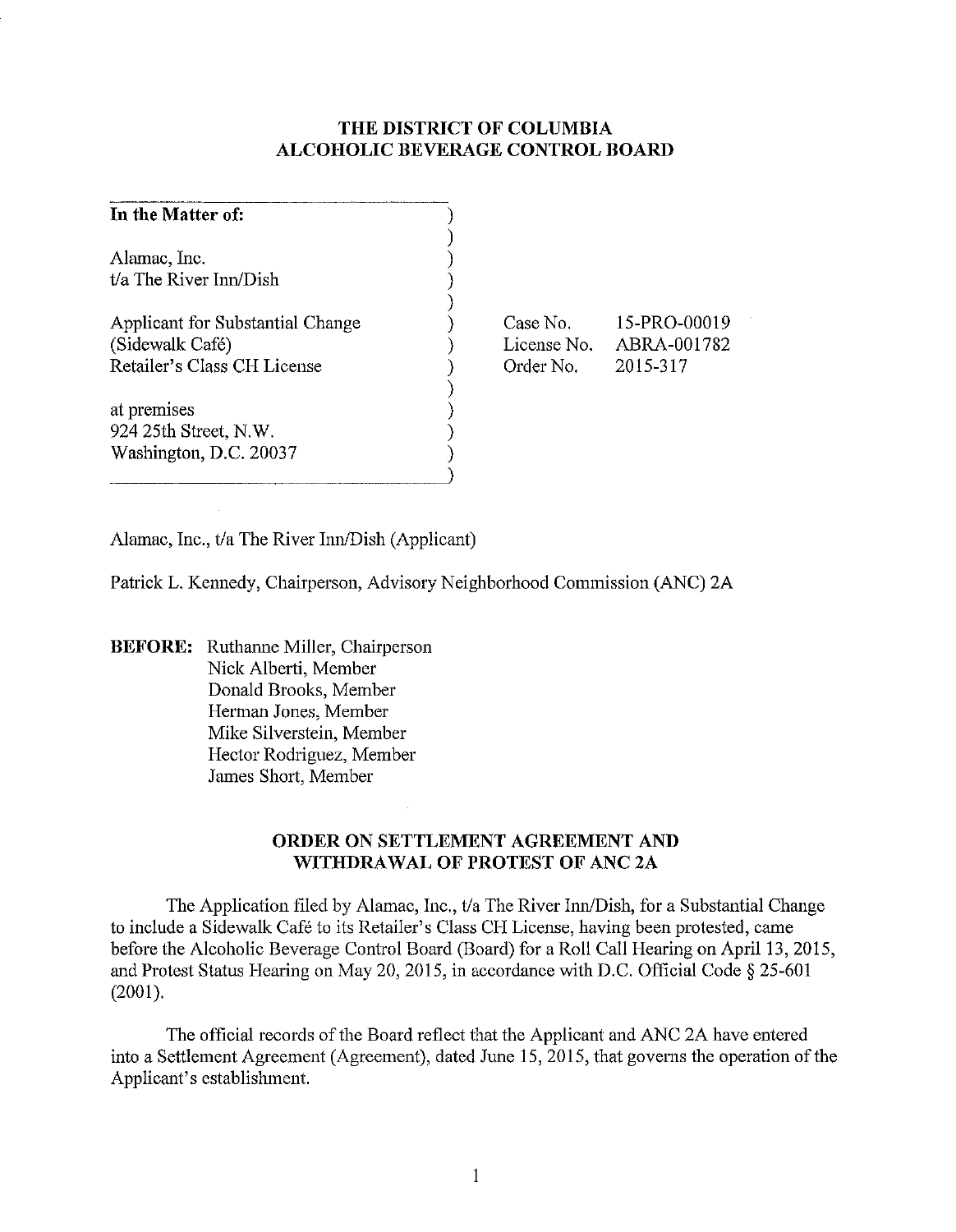The Agreement has been reduced to writing and has been properly executed and filed with the Board. The Applicant and Chairperson Patrick L. Kennedy, on behalf of ANC *2A,* are signatories to the Agreement.

This Agreement constitutes a withdrawal of the Protest filed by ANC 2A.

Accordingly, it is this 24th day of June, 2015, **ORDERED** that:

- 1. The Application filed by Alamac, Inc., t/a The River Inn/Dish, for a Substantial Change to include a Sidewalk Cafe to its Retailer's Class CH License, located at 924 25th Street, N.W., Washington, D.C., is **GRANTED;**
- 2. The Protest of ANC 2A in this matter is hereby **DISMISSED;**
- 3. The above-referenced Settlement Agreement, dated June 15,2015, submitted by the parties to govern the operations of the Applicant's establishment is **APPROVED** and **INCORPORATED** as part of this Order, except for the following modification:

Section 8 (Notice  $\&$  Opportunity to Cure) – The following sentence shall be modified to read as follows: "If the breach is not cured within the notice periodor, with respect to a breach which reasonably requires more than ten (10) days to cure, efforts to cure the breach have not been commenced-failure shall constitute a cause for the Protestants to file a complaint with the ABC Board pursuant to D.C. Official Code § 25-446(e) in order to enforce the provisions of the Agreement."

The parties have agreed to this modification.

4. Copies of this Order shall be sent to the Applicant and ANC 2A.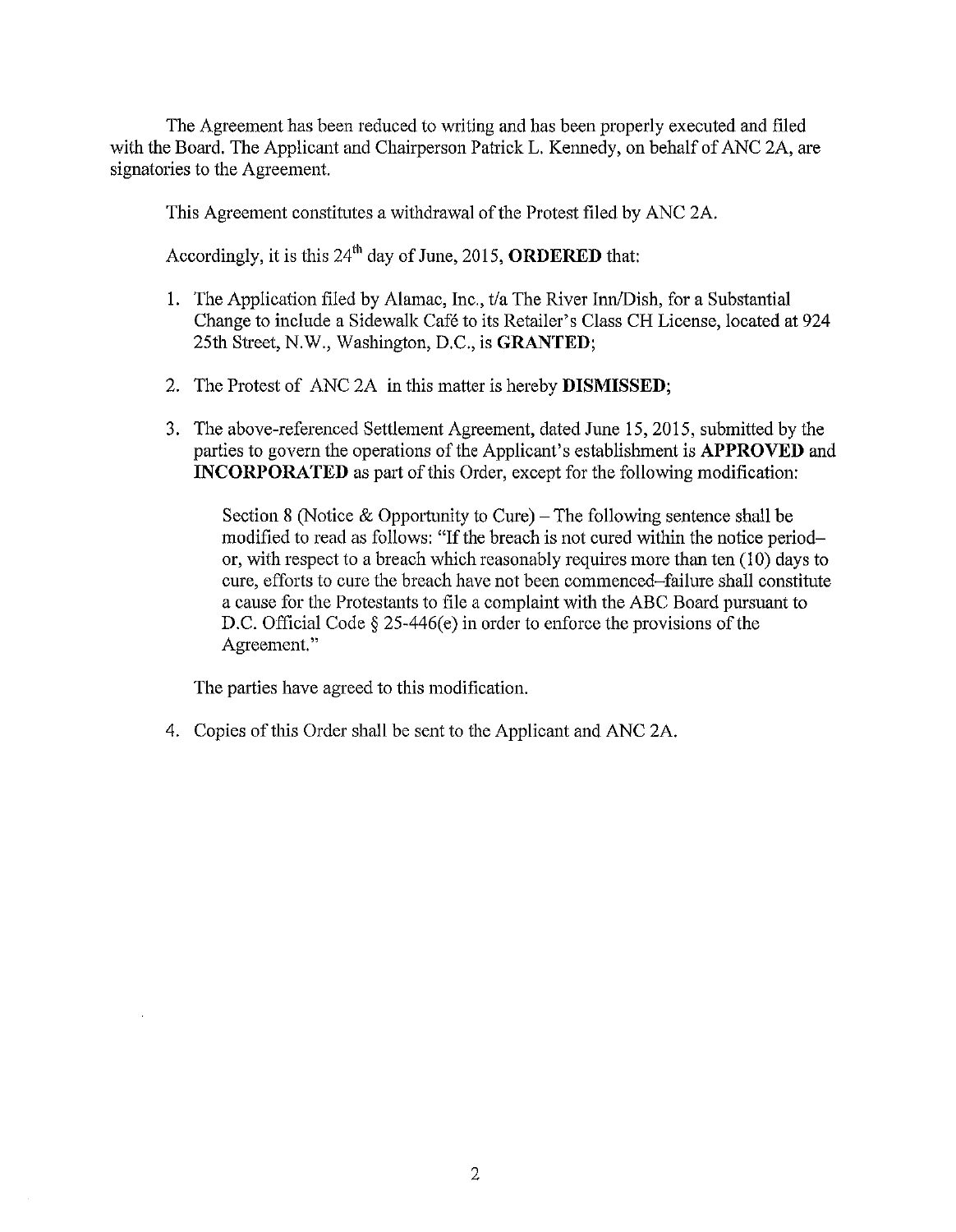District of Columbia Alcoholic Beverage Control Board

Ruthanne Miller. Chairperson ck Alberti, Member ald Broo Member Herman Jones. Member Mike Silverstein, Member Hector Rodriguez, Member aples Short, Member

Pursuant to D.C. Official Code § 25-433, any party adversely affected may file a Motion for Reconsideration of this decision within ten (10) days of service of this Order with the Alcoholic Beverage Regulation Administration, 2000  $14<sup>th</sup>$  Street, N.W., Suite 400S, Washington, DC 20009.

Also, pursuant to section **II** of the District of Columbia Administrative Procedure Act, Pub. L. 90-614,82 Stat. 1209, D.C. Official Code §2-510 (2001), and Rule 15 of the District of Columbia Court of Appeals, any party adversely affected has the right to appeal this Order by filing a petition for review, within thirty (30) days of the date of service of this Order, with the District of Columbia Court of Appeals, 430 E Street, N.W., Washington, D.C. 20001; (202/879- 1010). However, the timely filing of a Motion for Reconsideration pursuant to 23 DCMR § 1719.1 (2008) stays the time for filing a petition for review in the District of Columbia Court of Appeals until the Board rules on the motion. See D.C. App. Rule 15(b) (2004).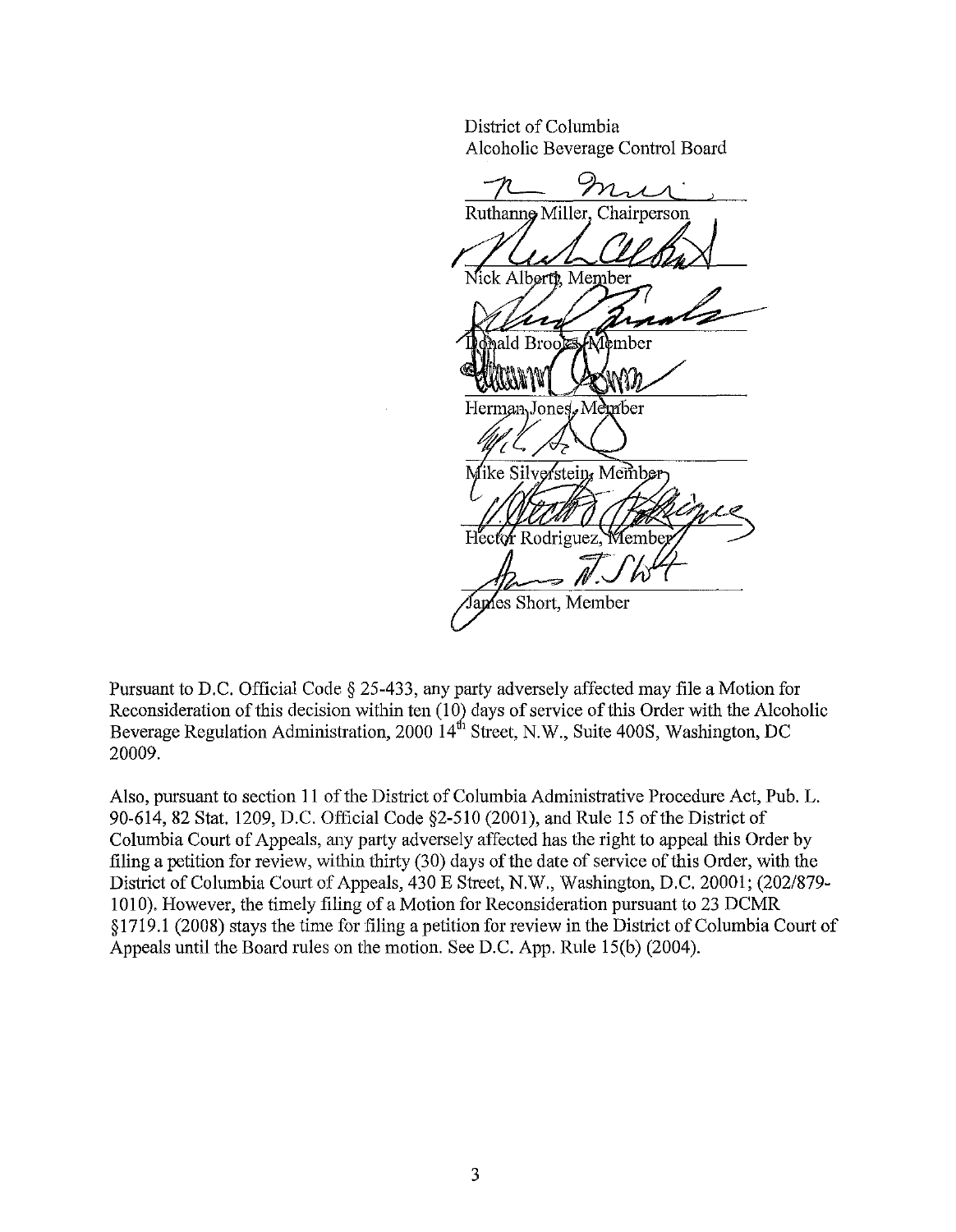#### SETTLEMENT AGREEMENT

This Settlement Agreement is made on this  $15$  day of June, 2015, by and between Alamac, Inc. t/a The River Inn / Dish ("the Licensee") and Advisory Neighborhood Commission 2A ("the ANC").

#### Wl1'NESSETH

WHEREAS, the Licensee's application for a sidewalk cafe endorsement to its Class CH Alcoholic Beverage Control (ABC) license for premises 924 25<sup>th</sup> Street, NW is pending before the District of Columbia ABC Board; and,

WHEREAS, said premises is within the jurisdictional boundaries of the ANC and the ANC has protested this application; and

WHEREAS, the parties desire to enter into this Settlement Agreement in order to reflect their understandings regarding certain aspects of the Licensee's operations;!

NOW, THEREFORE, in consideration of the recitals set forth above and the terms and conditions provided below, the parties agree as follows:

### 1. Maximum Seating

The sidewalk cafe seating shall not exceed twenty-eight (28) or any lesser number as indicated on the Public Space Permit. Licensee shall not configure seating to exceed 8 seats with tables conjoined.

. ,

#### 2. Hours & Dates of Operation

The hours of operation and sales of alcoholic beverages on the sidewalk cafe shall be as indicated on the Public Space Permit; however those hours of operations and sales shall not exceed the hours as follow:

Sunday through Thursday: II :OOam to 9:00pm; and Friday and Saturday: II :OOam to IO:OOpm

<sup>&</sup>lt;sup>1</sup> ANC 2A believes this proposed sidewalk cafe is prohibited by Title 11 DC Municipal Regulations, Chapter 3, sections 351.2 and 350.4 (c) (Zoning Regulations). However, due to the zoning administrator's letter of November 24, 2014, stating that the Zoning Regulations do not prohibit a sidewalk café, the ANC has elected to participate in this ABRA settlement agreement so as to proactively advance community interest until such time as the Board of Zoning Adjustment (BZA) can issue a judgement relative to ANC2A's appeal of the process and findings pertaining to the above referenced letter.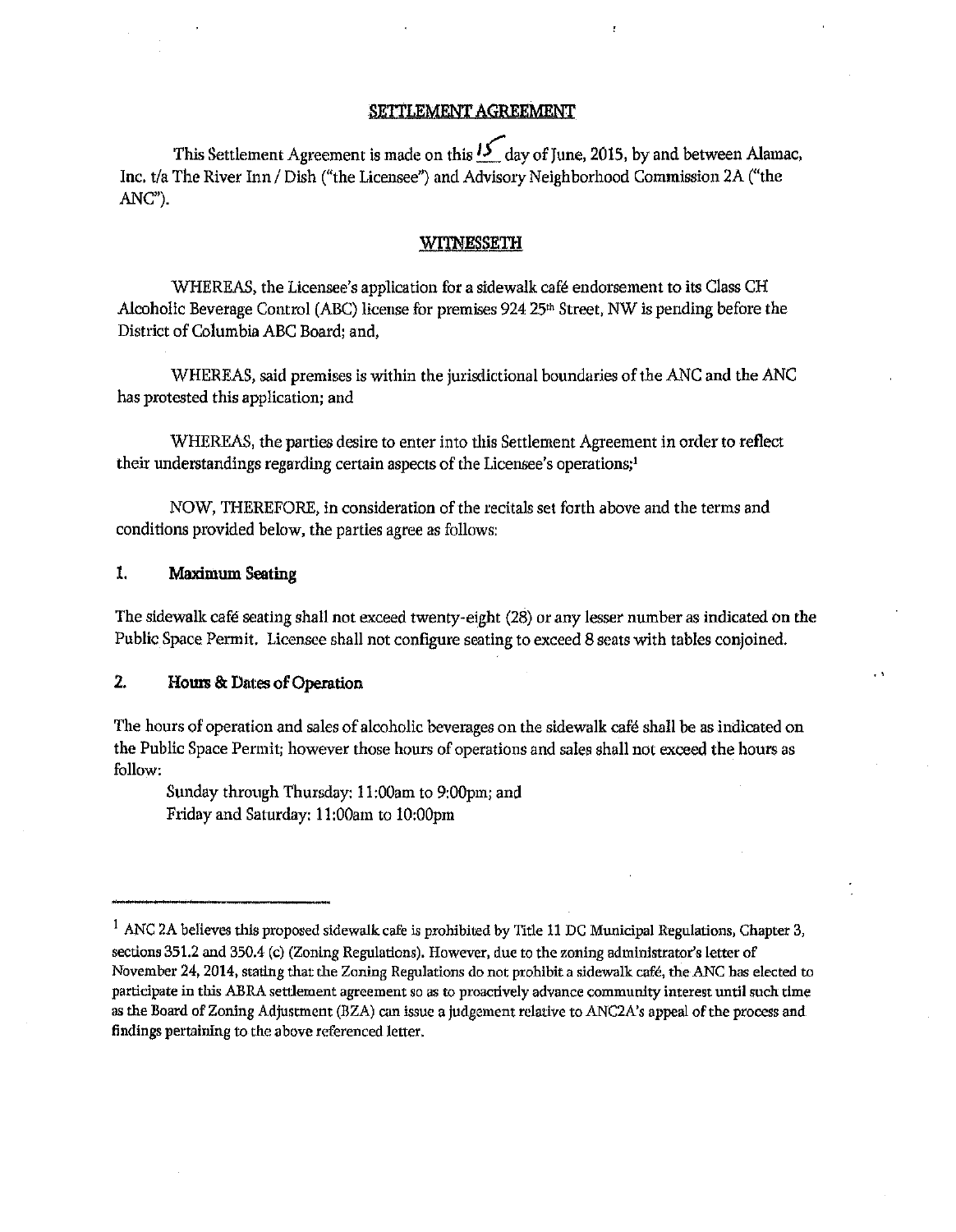After the conclusion of nightly service on the sidewalk cafe, Licensee agrees to stack and secure chairs and tables, either on the sidewalk cafe or inside the premises, in a manner to reasonably prevent after hours use of the sidewalk cafe furniture.

The sidewalk café may operate seasonally from March 01 through November 25 (or as otherwise limited by the Public Space Permit). At the conclusion of the sidewalk café season, aforementioned, Licensee will cease food and beverage service on the sidewalk café. However, Licensee may retain up to three (3) tables and twelve (12) seats on the sidewalk cafe for hotel guests' nse (for consumption of non-alcoholic beverages brought from inside the premises) during the hours authorized in Section 2 herein. Mter the conclusion of seasonal service on the sidewalk cafe, a1l other furniture is to be removed from the sidewalk cafe and stored either inside the premises or off site.

# 3. Furniture, Signage & Patron Seating

The sidewalk cafe furniture shall be consistent with that furniture approved as part of the Public Space Permit. Sandwich board signs and A-frame signs are not permitted. Signage on umbrellas. including third party signage. is not permitted. Patrons and guests desiring to sit at the sidewalk cafe are to wait to be seated inside the Licensee's lobby until the host directs them to their table. Licensee is permitted to use table tents on sidewalk café tables to inform guests to enter the hotel premises to be assigned seating on the sidewalk cafe.

## 4. Public Way

The operations of the sidewalk cafe shall not obstruct the pedestrian walkway (the brick walkway nearest the street curb) or passage to the entrances or exits of the premises or to those of its **lieighboring structures.** ' .

#### 5. Music &: Entertainment

Licensee shall not offer entertainment or recorded music on the sidewalk cafe. This prohibition shall include any television or monitors and any system for music production and amplification. Licensee shall take all reasonable actions to minimize noise generated from the sidewalk cafe. The sculpture currently on the sidewalk cafe shall be moved to the south side of the sidewalk cafe nearest to the neighboring residence for noise abatement purposes (to the extent that it is practicable). The doors and windows of the premises will be kept closed at all times during business hours when music is being played or a sound amplification device is being employed inside the premises, except when persons are in the act of using the door for ingress to or egress from the premises.

## 6. Trash Pick Up &; Parking

To maintain peace, order, and quiet of the surrounding neighborhood, Licensee shall contract with refuse collection service that they do not pick up refuse prior to 8:00am. Licensee shall take reasonable efforts to ensure that guests, patrons and employees use only the parking spaces designated for the Licensee's establishment. Licensee shall take reasonable efforts to discourage guests, patrons and employees from parking in spaces designated for neighboring buildings in Queen Annes Lane NW and in Hughes Mews Street NW. These efforts may include having appropriate staff members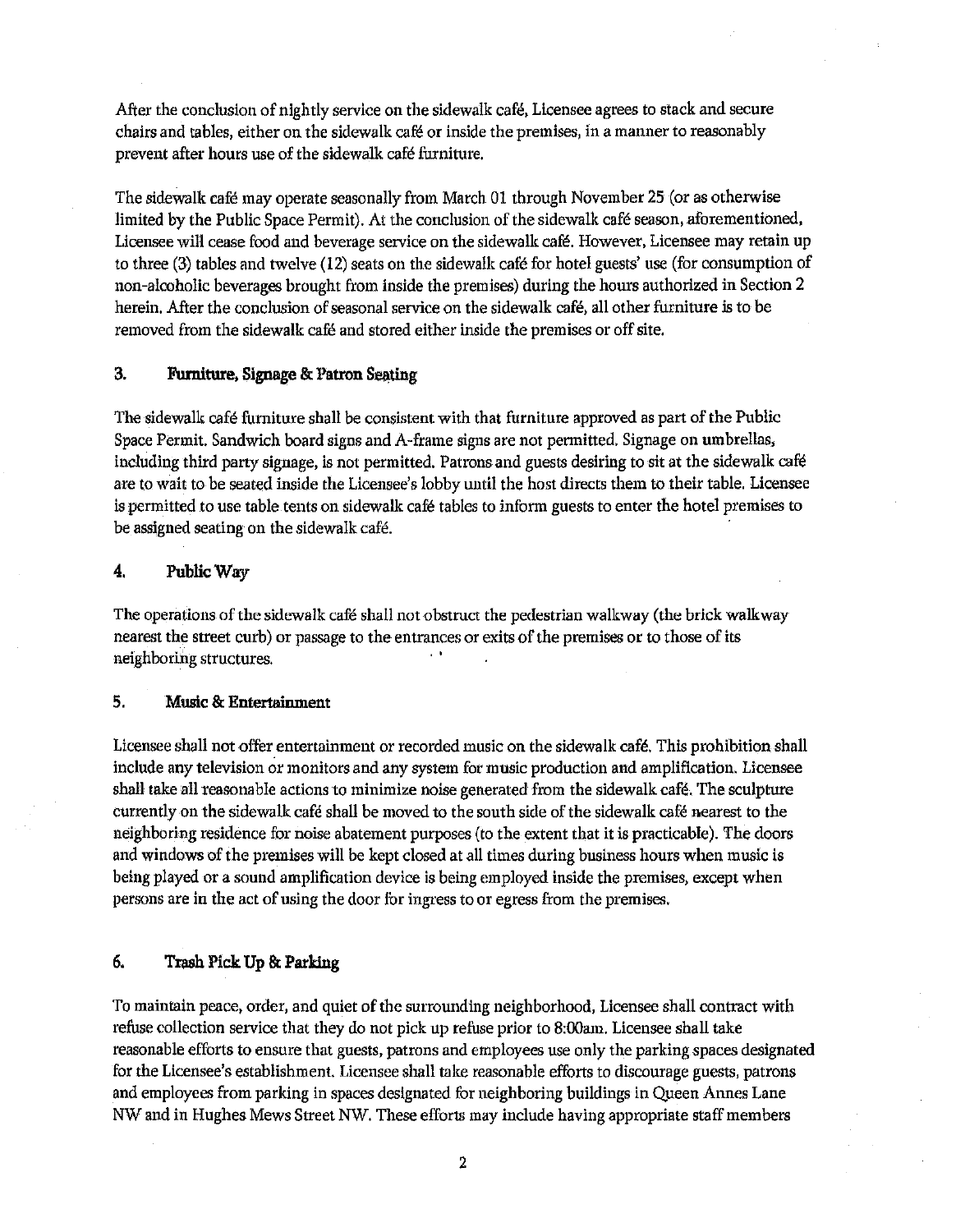remind guests, patrons and employees, who are not using the Licensee-provided valet service, that parking is prohibited in Queen Annes Lane NW and in Hughes Mews Street NW.

#### 7. Licensee Point of Contact

The ANC acknowledges having received the contact information for the Licensee's management team, including the General Manager. Licensee will provide the ANC with new contact information for successive management staff, including the General Manager. The ANC is encouraged to contact the Licensee or the General Manager directly regarding complaints related to this Agreement including, but not limited to, complaints of noise, parking congestion, traffic congestion, trash, or rodents.

## 8. Notice & Opportunity to Cure

In the event that either party believes that the other materially breached any obligations under this Agreement, such party shall give written notice to the other of the existence of the breach and the specific nature thereof. The party alleged to be in breach shall have ten (10) days from the receipt of notice to cure the alleged breach. If the breach is not cured within the notice period-or, with respect to a breach which reasonably requires more than ten (10) days to cure, efforts to cure the breach have not been commenced-failure shall constitute a cause for seeking a Show Cause Order from the ABC Board pursuant to D.C. Official Code § 25-447. In the case of a continuing violation, no notice or opportunity to cure need be provided for subsequent violations of this Agreement, following the initial provision of notice. Any notices required to be made under this Agreement shall be in writing and sent either via e-mail or U.S. mail, postage prepaid, to the parties to this Agreement at the addresses below. Notice shall be deemed given as of the time of receipt or refusal of receipt.

 $\label{eq:2} \mathcal{L}^{(n)} = \frac{1}{2} \mathcal{L}^{(n)} \mathcal{L}^{(n)}$ 

|                 | ndian Luis Tu                       |  |
|-----------------|-------------------------------------|--|
| If to Licensee: | Joe Giannino, General Manager       |  |
|                 | Alamac, Inc. c/o The River Inn      |  |
|                 | 924 25 <sup>th</sup> Street, NW     |  |
|                 | Washington, DC 20037                |  |
| With CC to:     | Aaron Katz, President               |  |
|                 | Modus Hotels                        |  |
|                 | 1600 L Street, NW, Suite 600        |  |
|                 | Washington, DC 20036                |  |
| If to the ANC:  | Patrick Kennedy, Chairman           |  |
|                 | Advisory Neighborhood Commission 2A |  |
|                 | 2020 Pennsylvania Avenue, NW #293   |  |
|                 | Washington, DC 20006                |  |
|                 | 2A01@anc.dc.gov                     |  |

Either party may change its notice address or alert each other to successors of the above-identified individuals by written notice to the other. Failure to give notice shall not constitute waiver or acquiescenoe to the violation, but notice shall be a prerequisite to the filing of a complaint with the ABC Board or any other enforcement action.